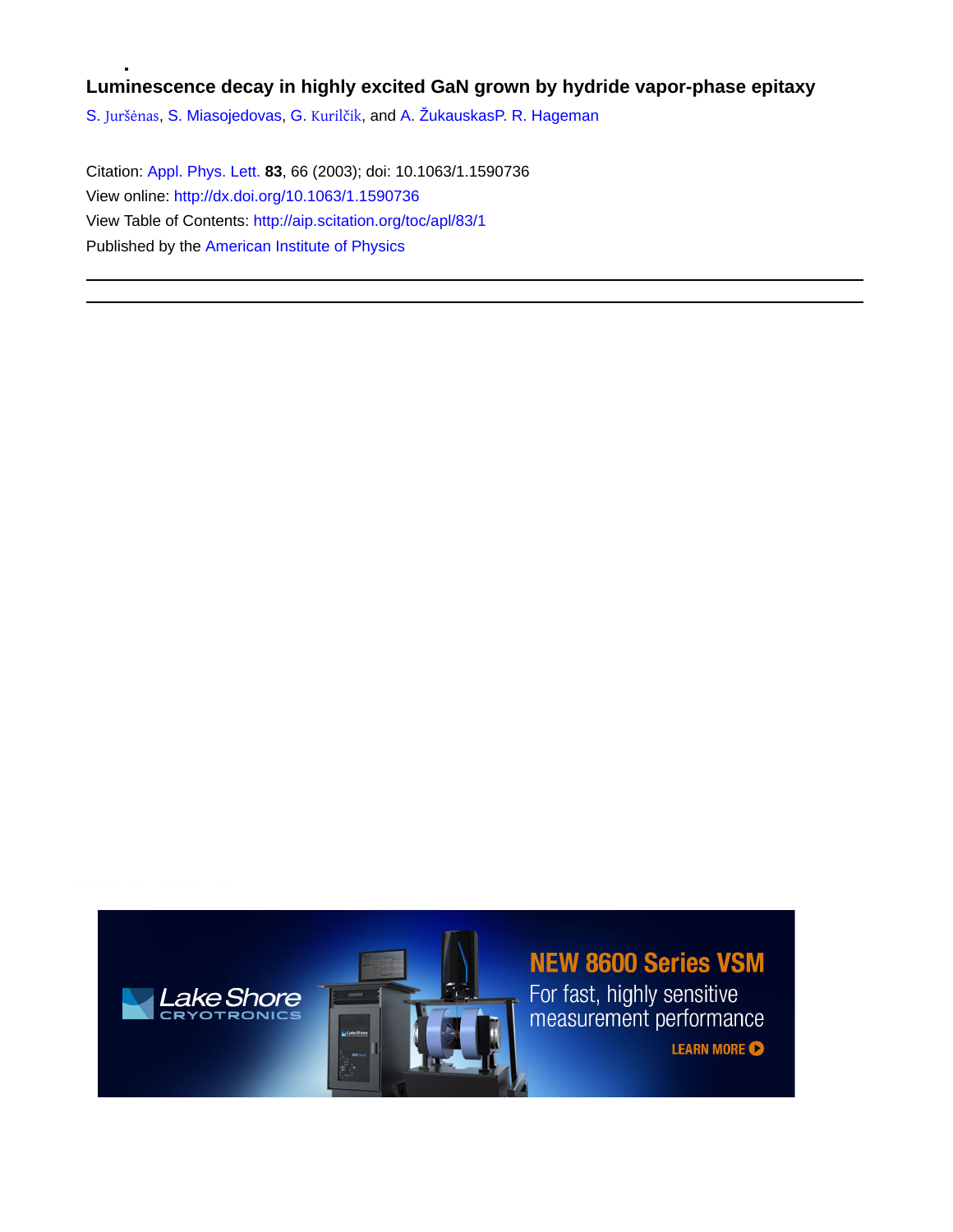## **Luminescence decay in highly excited GaN grown by hydride vapor-phase epitaxy**

S. Juršėnas,<sup>a)</sup> S. Miasojedovas, G. Kurilčik, and A. Žukauskas

*Institute of Materials Science and Applied Research, Vilnius University, Sauletekio 9-III, LT-2040 Vilnius, Lithuania*

P. R. Hageman

*University of Nijmegen, Faculty of Science, Department of Exp. Solid State Physics III, Toernooiveld 1, 6525 ED Nijmegen, The Netherlands*

 $(Received 15 April 2003; accepted 9 May 2003)$ 

Carrier recombination dynamics in GaN grown by hydride vapor-phase epitaxy has been studied by means of transient photoluminescence under high photoexcitation conditions that are close to stimulated emission regime. The luminescence transient featured an exponential decay with the time constant of 205 ps at room temperature. The transient was shown to be in good agreement with a model of saturated centers of nonradiative recombination with the trap density of  $\sim 10^{17}$  cm<sup>-3</sup> and carrier recombination coefficients of  $\sim 10^{-8}$  cm<sup>3</sup>/s. In such a regime, the lifetimes of electrons and holes have a common value of 410 ps. © *2003 American Institute of Physics.* [DOI: 10.1063/1.1590736]

Formation of high-quality bulk-like GaN layers is of great importance since they are used as substrates for further epitaxy of light emitting structures and can facilitate efficient light extraction from light emitting diodes.<sup>1,2</sup> Conventional heteroepitaxial growth of GaN on low temperature GaN or AlN buffer layers deposited on  $Al_2O_3$  and SiC substrates results in films containing high dislocation densities  $(10^8 - 10^{10} \text{ cm}^{-2})$  due to lattice mismatch between the film and the substrate. These threading dislocations affect both optical and electrical properties and are believed to hinder the improving of device performance. The best quality GaN epilayers are obtained by using homoepitaxial growth over bulk GaN crystals.<sup>3,4</sup> However, at present, the size and growth rate of the high-pressure crystals are limited. Hydride vapor phase epitaxy (HVPE) offers large growth rates with relatively good quality of crystals.<sup>5,6</sup> However, optical properties under high excitation conditions, which are important for establishment of laser and high-power light emitting diode operation regime, are not well investigated in HVPE grown GaN. Recently, we have shown that in highly excited GaN, deep-trap saturation can occur and luminescence transient can provide a common electron and hole lifetime, which is one of the crucial indicators of the materials quality.<sup>7</sup> Here we present estimations of carrier lifetime in HVPE grown GaN under high excitation.

The nominally undoped GaN film was deposited in a home built, horizontal HVPE reactor using a metalorganic chemical vapor deposition (MOCVD)-grown GaN layer  $(-1.9 \mu m)$  on a sapphire substrate as a template.<sup>8</sup> The HVPE reactor was equipped with a two-zone furnace and operated at atmospheric pressure. Nitrogen was used as a carrier gas  $(1 \text{ s/m})$  and NH<sub>3</sub> as a nitrogen precursor  $(400 \text{ scm})$ . The reactor was designed to obtain laminar flow and allows mixing of the  $NH_3$  and the GaCl just above the susceptor. The GaCl growth species were *in situ* synthesized by passing pure HCl over liquid gallium  $(7 \text{ N})$  at 800 °C. At a growth temperature of 955 °C, we obtained a layer thickness of 105  $\mu$ m for a growth time of 1 h using 40 sccm HCl. The equilibrium electron density was estimated to be  $n_0=5$  $\times 10^{16}$  cm<sup>-3</sup>.

The sample was excited by the fourth harmonic (photon energy  $h\nu<sub>g</sub>=4.66$  eV) of the actively-passively mode-locked yttrium–aluminum–garnet  $Nd^{3+}$  laser (pulse duration of  $\tau<sub>g</sub>=20$  ps, repetition rate 2.7 Hz, maximum pump energy 20  $\mu$ J). The size of the excitation spot was approximately 1 mm. Luminescence was collected in backward geometry and dispersed by a 0.4 m grating monochromator. Toluene optical Kerr shutter was used for temporal resolution  $(20 \text{ ps})$  of the luminescence. The experiments were carried out at room temperature.

Figure 1 displays typical time-resolved luminescence spectra of the HVPE grown GaN for an excitation energy density of  $I_g = 1.2$  mJ/cm<sup>2</sup>. The spectra are seen to contain one broad emission band peaked in the vicinity of the bandgap energy  $(\sim 3.4 \text{ eV})$ . The band becomes narrower and redshifts with time. Figure 2 displays the time-integrated luminescence spectrum and the spectral dependence of the instantaneous decay time. The luminescence decay time is seen to be strongly dependent on the photon energy with a highest value at the peak of the luminescence spectrum and a decrease at both the high- and low-energy wings of the band. The observed luminescence dynamics is typical of the radiative recombination of high-density electron-hole plasma  $(EHP)^{7,9}$  that occurs under intense photoexcitation with the excitonic states screened by the carrier system (for a thickness of the excited region of  $d_g \approx 0.1 \mu m$ ,<sup>9</sup> the estimated initial carrier density is  $\sim 10^{19}$  cm<sup>-3</sup>, i.e., essentially higher than the Mott density). $9,10$  Narrowing of the EHP band with time is due to decrease in carrier density and, predominantly, due to decrease in temperature of plasma and longwavelength optical phonons.<sup>7,11-13</sup> Analysis of the highenergy wing of the recorded EHP band within a simple one-

0003-6951/2003/83(1)/66/3/\$20.00 66 66 66 69 69 69 69 69 69 69 69 69 69 69 69 69 69 69 69 69 69 69 69 69 69 69 69

a)Electronic mail: saulius.jursenas@ff.vu.lt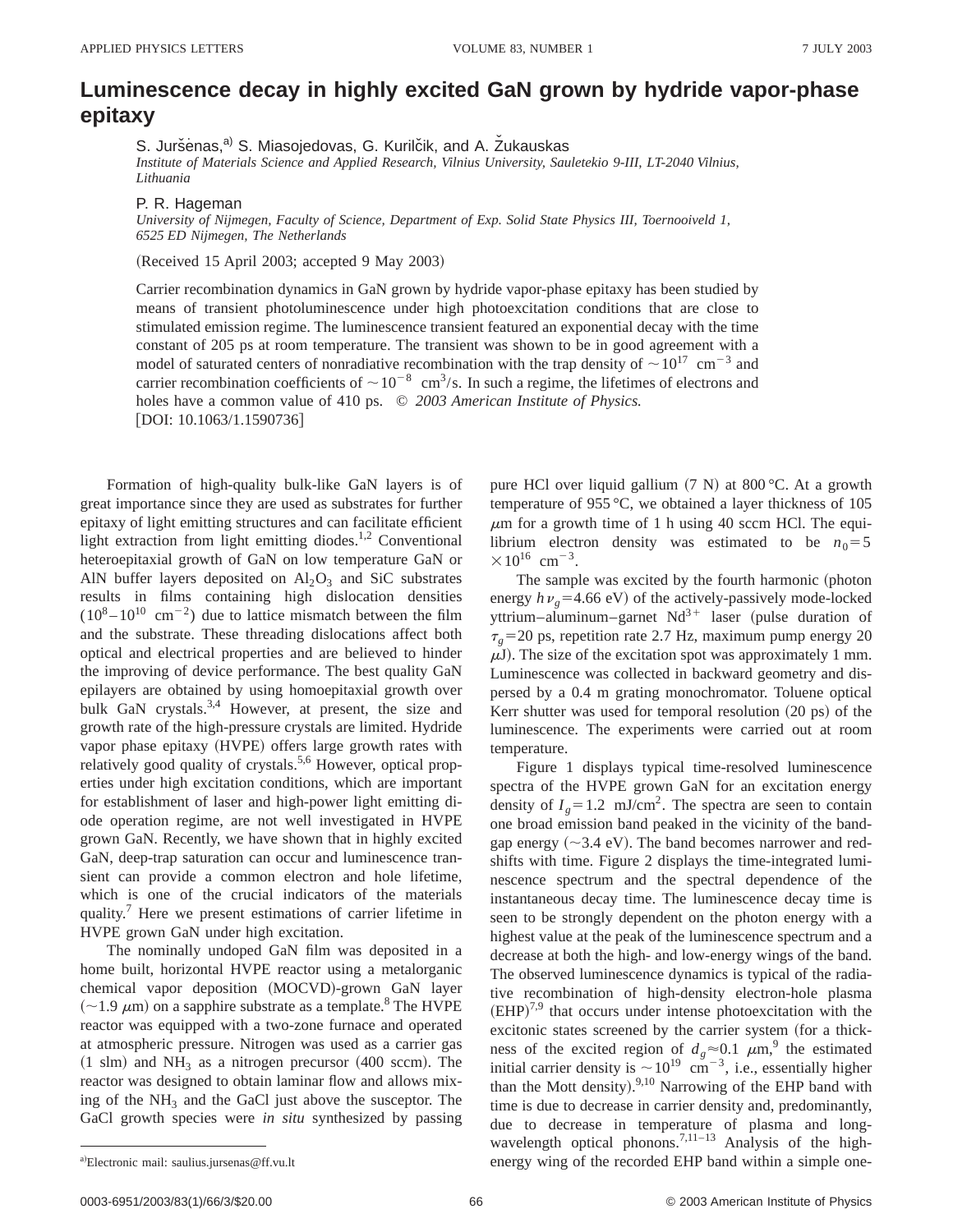

FIG. 1. Luminescence spectra of a HVPE grown GaN film for the excitation density  $I_g$ =1.2 mJ/cm<sup>2</sup> recorded for backward geometry at different delay time. The spectra are arbitrarily shifted along the vertical axis. Points, experiment; solid lines, calculation. The deduced carrier temperature is indicated at each spectrum.

particle approach<sup>14</sup> (simulated spectra are shown by lines in Fig. 1) indicates that the carrier temperature reaches a value of 392 K at zero delay and relaxes exactly to the equilibrium value in the first 100 ps. It should be noted that owing to a small thickness of the excited region, the radiation that escapes perpendicularly to the surface is mainly due to spontaneous emission of EHP. However, laterally stimulated emission may also occur resulting in reduced carrier lifetime on the initial decay stage.<sup>7</sup>

Open points in Fig. 3 depict variation of the luminescence intensity at the peak position of the emission band  $(3.4)$ eV) for  $I<sub>g</sub>=1.2$  mJ/cm<sup>2</sup>. The luminescence decay is seen to be almost exponential with a time constant of  $\tau_{\text{LUM}}$ =205 ps. Increased excitation intensity ( $I<sub>g</sub>=3$  mJ/cm<sup>2</sup>; solid points in Fig. 3) results in an occurrence of nonexponential decay on the initial stage of relaxation  $(t<100 \text{ ps})$ . However, in the later stage of the relaxation, the exponential decay yields the same value of the time constant.



FIG. 2. Time-integrated luminescence spectrum of HVPE grown GaN film (line) and spectral dependence of the instantaneous decay time (points).



FIG. 3. Transient behavior of the luminescence intensity at 3.4 eV photon energy for two excitation densities  $I<sub>g</sub>=1.2$  mJ/cm<sup>2</sup> and  $I<sub>g</sub>=3$  mJ/cm<sup>2</sup> (open and solid points, respectively). Solid line, calculated luminescence intensity; dashed line, calculated carrier density for  $I<sub>g</sub>=1.2$  mJ/cm<sup>2</sup>.

The decay rate of the band-to-band luminescence in a semiconductor is related to the carrier lifetime, however, it depends on the photoexcitation intensity in a complex manner, and rely on several factors such as population of the capture traps by electrons and holes, plasma heating and degeneration, and various multiparticle interactions.15

To account for the observed luminescence transients, consider a typical model for spontaneous carrier recombination<sup>16</sup> for an *n*-type crystal ( $n_0 \ge p_0$ ). For simplicity, we assume one dominant type of capture centers with the density  $N_t$  and recombination coefficients  $b_e$  and  $b_h$  for electrons and holes, respectively. Neglecting excitonic effects, carrier diffusion and photon recycling, the temporal evolution of the concentration of electrons, holes, and recombination centers is governed by the following set of differential equations:

$$
dn/dt = G(t) - b_r(\Delta n + n_0)\Delta p - b_e n_t^+(\Delta n + n_0), \qquad (1)
$$

$$
dp/dt = G(t) - b_r(\Delta n + n_0)\Delta p - b_h n_t^0 \Delta p, \qquad (2)
$$

$$
dn_t^+/dt = -b_e n_t^+(\Delta n + n_0) + b_h n_t^0 \Delta p, \qquad (3)
$$

where  $G(t)$  is the generation rate, *n*, *p*,  $\Delta n$ , and  $\Delta p$ , are the total concentrations and the excess densities of electrons and holes, respectively, with  $n = n_0 + \Delta n$  and  $p \approx \Delta p$ ;  $n_t^+$  and  $n_t^0$ are the concentrations of the filled and empty recombination centers, respectively, with  $n_t^+ + n_t^0 = N_t$ ; and  $b_r$  is the coefficient of bimolecular recombination. The luminescence yield due to band-to-band recombination is

$$
I_{\text{LUM}}(t) = b_r \Delta p(t) [\Delta n(t) + n_0]. \tag{4}
$$

In such an approach, depending on the excitation density, the luminescence decay transient can be described under one of several limiting conditions. For typical asymmetry of the capture cross sections (say,  $b_h > b_e$ ) and a low excitation intensity ( $\Delta p \ll N_t$ ) the traps are almost empty ( $n_t^+ \ll N_t$ ), the hole density decays with a time constant  $\tau_h = (b_h N_t)^{-1}$ , and the electron density varies much slower. This results in an exponential luminescence decay with a time constant of  $\tau_{\text{LUM}} = \tau_h$ . At higher excitation intensities ( $\Delta p \gg N_t$ ,  $\Delta n$  $\gg n_0$ ), the traps are saturated by holes ( $n_t^0 \ll N_t$ ) and the car